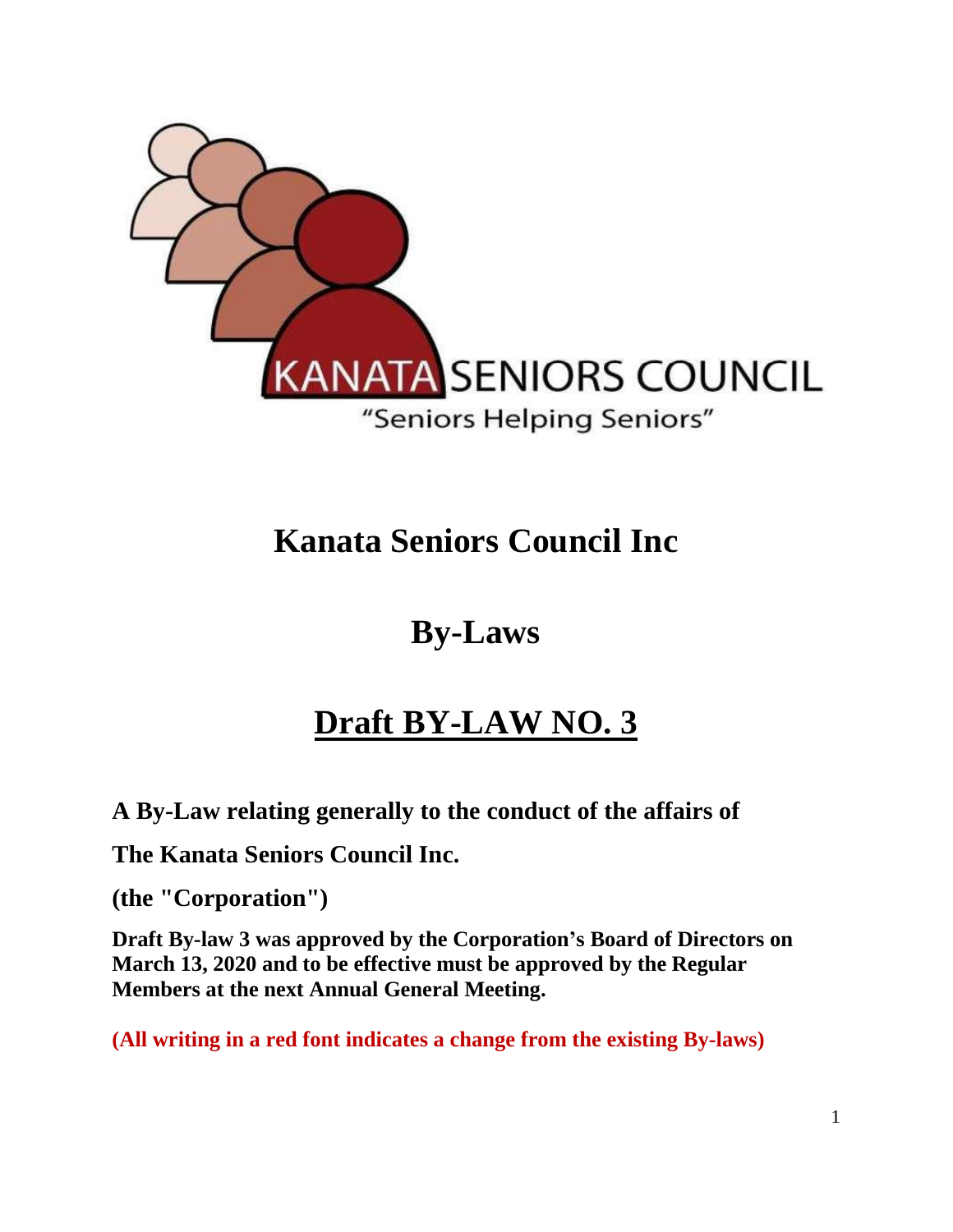## **TABLE OF CONTENTS**

- **Section 1 - General**
- **Section 2 - Membership – Matters Requiring Special Resolution**
- **Section 3 - Membership Dues, Termination and Discipline**
- **Section 4 - Meetings of Members**
- **Section 5 - Directors**
- **Section 6 - Meetings of Directors**
- **Section 7 - Officers**
- **Section 8 – Executive Committee**
- **Section 9 – Notices**
- **Section 10 – Indemnity - Insurance**
- **Section 11 – By-Law-Changes**
- **Section 12 - Effective Date**

**BE IT ENACTED** as a by-law of the Corporation as follows:

## **SECTION 1 – GENERAL**

#### **1.01 Repeal and Replacement of Existing By-Law No.1 and By-Law No.2**

By-Law No.1 of the Corporation enacted by the directors of the Corporation by resolution the 16<sup>th</sup> day of August 2013 and confirmed by the Regular Members of the Corporation by special resolution on the 9<sup>th</sup> day of September 2013 and By-Law No. 2 of the Corporation enacted by the directors of the Corporation by resolution on the 25<sup>th</sup> day of May 2018 and confirmed by the Regular Members of the Corporation by ordinary resolution on the 10<sup>th</sup> day of September 2018 are hereby repealed and replaced.

#### **1.02 Definitions**

In this by-law and all other by-laws of the Corporation, unless the context otherwise requires:

- a. "Act" means the *Canada Not-for-profit Corporations Act* S.C. 2009, c.23 including the Regulations made pursuant to the Act, and any statute or regulations that may be substituted, as amended from time to time;
- b. "articles" means the original or restated articles of incorporation or articles of amendment, amalgamation, continuance, reorganization, arrangement or revival of the Corporation;
- c. "Board" means the board of directors of the Corporation and "director" means a member of the Board;
- d. "by-law" means this by-law and any other by-laws of the Corporation as amended and which are, from time to time, in force and effect;
- e. "meeting of members" includes an annual general meeting of members or a special meeting of members; "special meeting of members" includes a meeting of any class or classes of members and a special meeting of all members entitled to vote at an annual general meeting of members;
- f. "ordinary resolution" means a resolution passed by a majority of not less than 50% plus 1 of the votes cast on that resolution;

#### **Member Proposal**

As members proposals are not dealt with anywhere else in the existing by-law and as such provisions are not necessary the definition of "proposal" is dropped.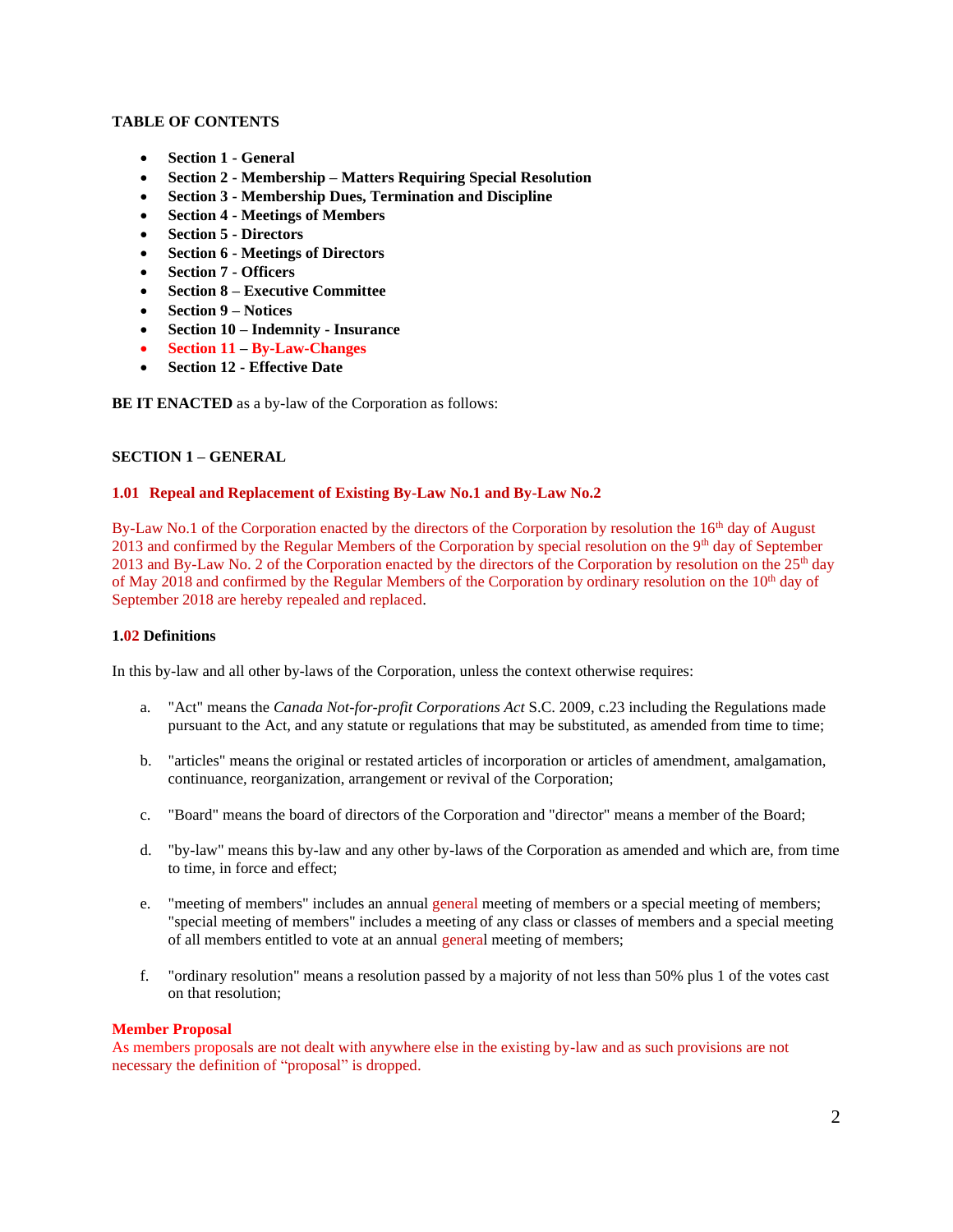- g. "Regulations" means the regulations made under the Act, as amended, restated or in effect from time to time; and
- h. "special resolution" means a resolution passed by a majority of not less than two-thirds (2/3) of the votes cast on that resolution.

#### **1.03 Interpretation**

In the interpretation of this by-law, words in the singular include the plural and vice-versa, words in one gender include all genders, and "person" includes an individual, body corporate, partnership, trust and unincorporated organization.

Other than as specified in 1.02 above, words and expressions defined in the Act have the same meanings when used in these by-laws.

## **1.04 Corporate Seal**

The Corporation has a corporate seal. The secretary of the Corporation shall be the custodian of the corporate seal.

#### **1.05 Execution of Documents**

Deeds, transfers, assignments, contracts, obligations and other instruments in writing requiring execution by the Corporation may be signed by any two (2) of its officers or directors. In addition, the Board may from time to time direct the manner in which and the person or persons by whom a particular document or type of document shall be executed. Any person authorized to sign any document may affix the corporate seal (if any) to the document. Any signing officer may certify a copy of any instrument, resolution, by-law or other document of the Corporation to be a true copy thereof**.**

#### **1.06 Financial Year End**

Unless otherwise determined by the Board, the fiscal year-end of the Corporation shall be December 31.

#### **1.07 Finances**

The Board shall take such steps as they may deem requisite to enable the Corporation to acquire, accept, solicit or receive legacies, gifts, grants, settlements, bequests, endowments, payments and donations of any kind whatsoever for the purpose of furthering the objects of the Corporation. The Board shall have the power to enter into a trust arrangement with a trust company for the purpose of creating a trust fund in which the capital and interest may be made available for the benefit of promoting the interest of the Corporation in accordance with such terms as the Board may determine.

#### **1.08 Annual Financial Statements**

The Corporation will publish a notice to its members stating that the annual financial statements and documents provided in subsection 172(1) of the Act are available at the registered office of the Corporation and any member may, on request, obtain a copy free of charge at the registered office or by prepaid mail.

#### **1.09 Banking Arrangements**

The banking business of the Corporation shall be transacted at such bank, trust company or other firm or corporation carrying on a banking business in Canada or elsewhere as the Board may designate, appoint or authorize from time to time by resolution. The banking business or any part of it shall be transacted by an officer or officers of the Corporation and/or other persons as the Board may by resolution from time to time designate, direct or authorize.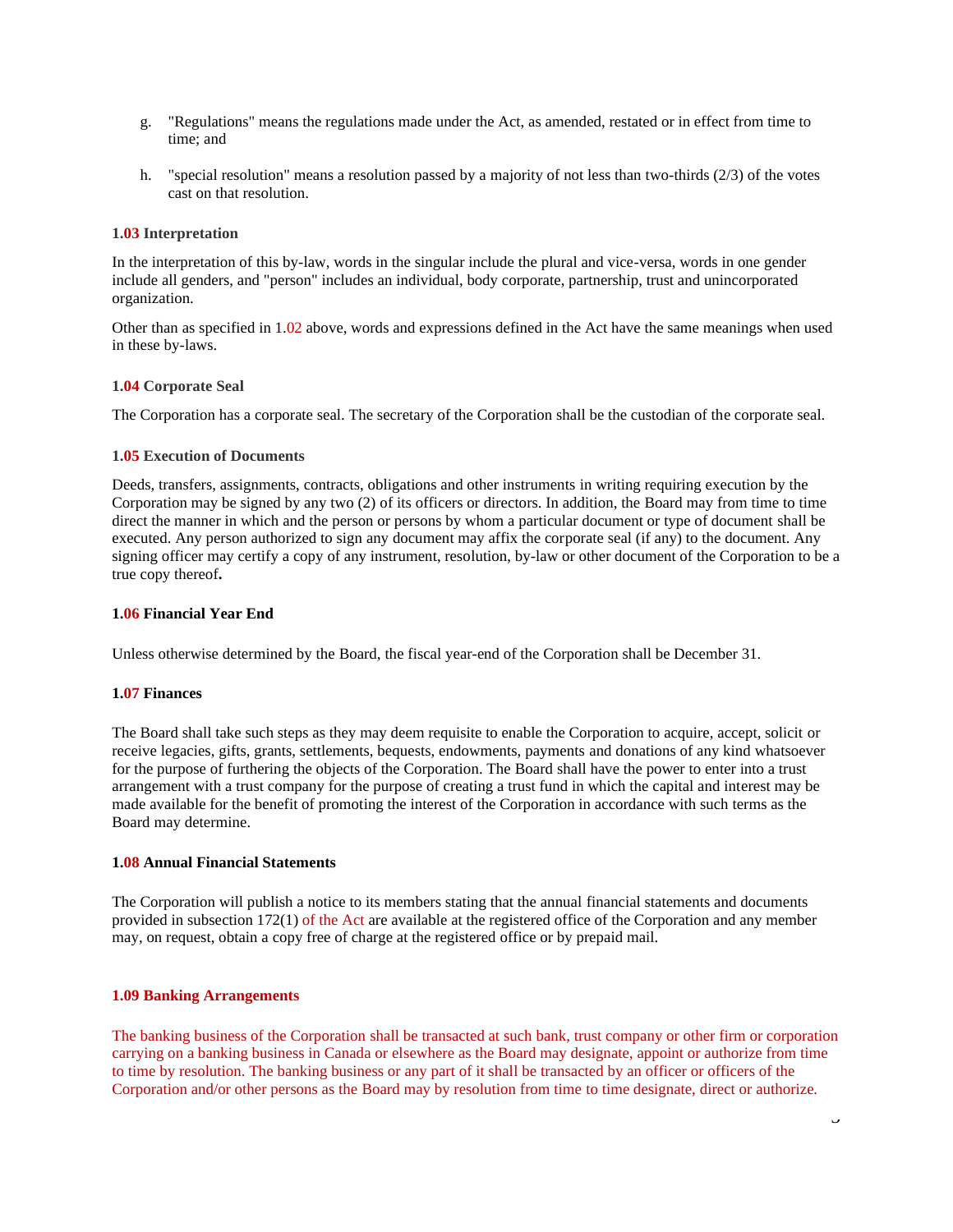### **SECTION 2 - MEMBERSHIP – MATTERS REQUIRING SPECIAL RESOLUTION**

#### **2.01 Membership Conditions**

Subject to the articles, there shall be two classes of members in the Corporation, namely, Regular Members and Associate Members. The following conditions of membership shall apply:

Regular Members

- a. Regular Members shall be individuals who must be at least fifty (50) years of age, who have applied for membership and who acknowledge that they have received a copy of and agree to abide by the Corporation's Code of Conduct when they sign their membership application.
- b. As set out in the articles, each Regular Member is entitled to receive notice of, attend and vote at all meetings of members and each such Regular Member shall be entitled to one (1) vote at such meetings.

#### **Associate Members**

a. Associate Members may include representatives of local government, representatives from various social agencies, and representatives from various home care facilities in the City of Ottawa. Associate Members shall be entitled to receive notice of and attend at all meetings of members, but shall not be entitled to vote at such meetings of Members.

Pursuant to subsection 197(1) (Fundamental Change) of the Act, a special resolution of the members is required to make any amendments to this section of the by-laws if those amendments affect membership rights and/or conditions described in paragraphs  $197(1)(e)$ , (h), (l) or (m) of the Act.

#### **2.02 Notice of Meeting of Members**

Notice shall be given of any annual general meeting or special meeting of members as follows:

- a. Notice of the time and place of any meeting of members shall be given to each member entitled to vote at the meeting by telephonic, electronic or other communication facility, during a period of twenty-one (21) days to thirty-five (35) days before the day on which the meeting is to be held. If a member entitled to vote at the meeting requests that the notice be given by non-electronic means, the notice will be sent by mail, courier or personal delivery during a period of twenty-one (21) days to sixty (60) days before the day on which the meeting is to be held.
- b. Additional notices of any meeting of members:
	- i. Notice of the time and place of any meeting of members shall be given by affixing the notice, no later than thirty (30) days before the day on which the meeting is to be held, to a notice board on which information respecting the Corporation's activities is regularly posted and that is located in the main facilities or club house of the Corporation;
	- ii. If the Corporation publishes a newsletter, notice of the time and place of any meeting of members shall be given by publishing such notice in the Corporation's newsletter issued during the period which is twenty-one (21) to sixty (60) days before the day on which the meeting is to be held: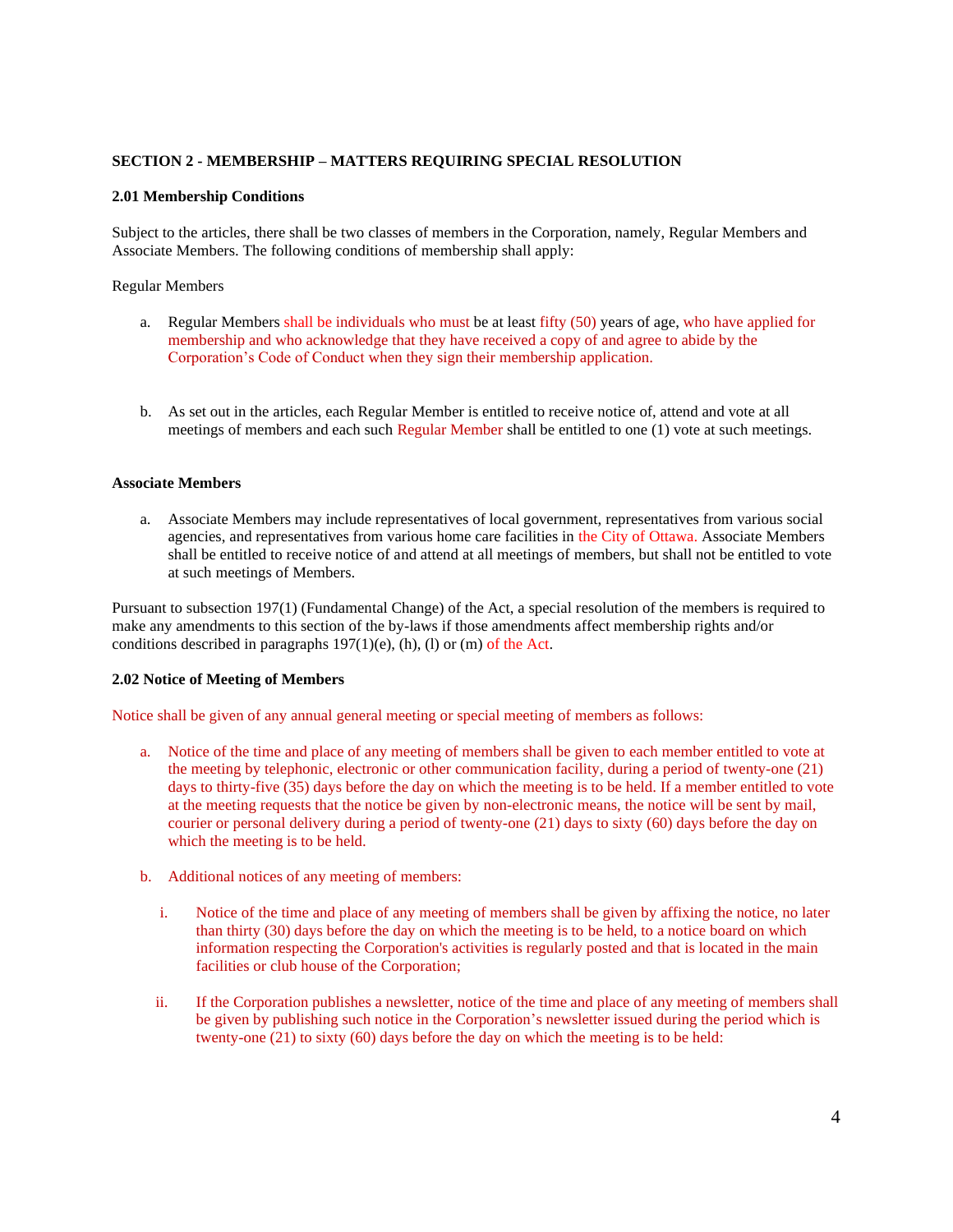- iii. If the Corporation has a website, notice of the time and place of any meeting of members shall be posted on the Corporation's website no later than thirty (30) days before the day on which the meeting is to be held; and
- iv. Notice of the time and place of any meeting of members shall be given to the Corporation's public accountant by telephonic, electronic or other communication facility, during a period of twenty-one (21) days to sixty (60) days before the day on which the meeting is to be held.

Notice of any meeting shall contain sufficient information to permit the members to form a reasoned judgment on any matter to be considered at such meeting. No error or omission in giving notice of any annual general or special meeting or any adjourned meeting, whether annual or special, shall invalidate such meeting or make void any proceedings taken thereat and the members may at any time waive notice of any such meeting and may ratify, approve and confirm any or all proceedings taken or had thereat. The statutory declaration of the President or the Secretary that notice has been given shall be sufficient and conclusive evidence of the giving of such notice.

Pursuant to subsection 197(1) (Fundamental Change) of the Act, a special resolution of the members entitled to vote at a meeting of members is required to make any amendment to the by-laws of the Corporation to change the manner of giving notice to the members entitled to vote at a meeting of members.

## **2.03 Absentee Voting by Mail Ballot**

Pursuant to section 171(1) (Absentee Voting) of the Act, a member entitled to vote at the meeting may vote by mailed-in ballot if the Corporation has a system that:

- a. enables the votes to be gathered in a manner that permits their subsequent verification, and
- b. permits the tallied votes to be presented to the Corporation without it being possible for the Corporation to identify how each member voted.

Pursuant to subsection 197(1) (Fundamental Change) of the Act, a special resolution of the members entitled to vote at a meeting of members is required to make any amendment to the by-laws of the Corporation to change this method of voting by the members entitled to vote at the meeting not in attendance at a meeting of members.

## **SECTION 3 - MEMBERSHIP DUES, TERMINATION AND DISCIPLINE**

## **3.01 Membership Dues**

Membership fees shall be as directed by the Board of the Corporation, from time to time

## **3.02 Termination of Membership**

A membership in the Corporation is terminated when:

- a. the member dies, or, in the case of a member that is a corporation, the corporation is dissolved;
- b. the member resigns by delivering a written resignation to the chair of the Board of the Corporation in which case such resignation shall be effective on the date specified in the resignation;
- c. the member is expelled in accordance with Section 3.03 below or is otherwise terminated in accordance with the articles or by-laws;
- d. the member's term of membership expires; or
- e. the Corporation is liquidated or dissolved under the Act.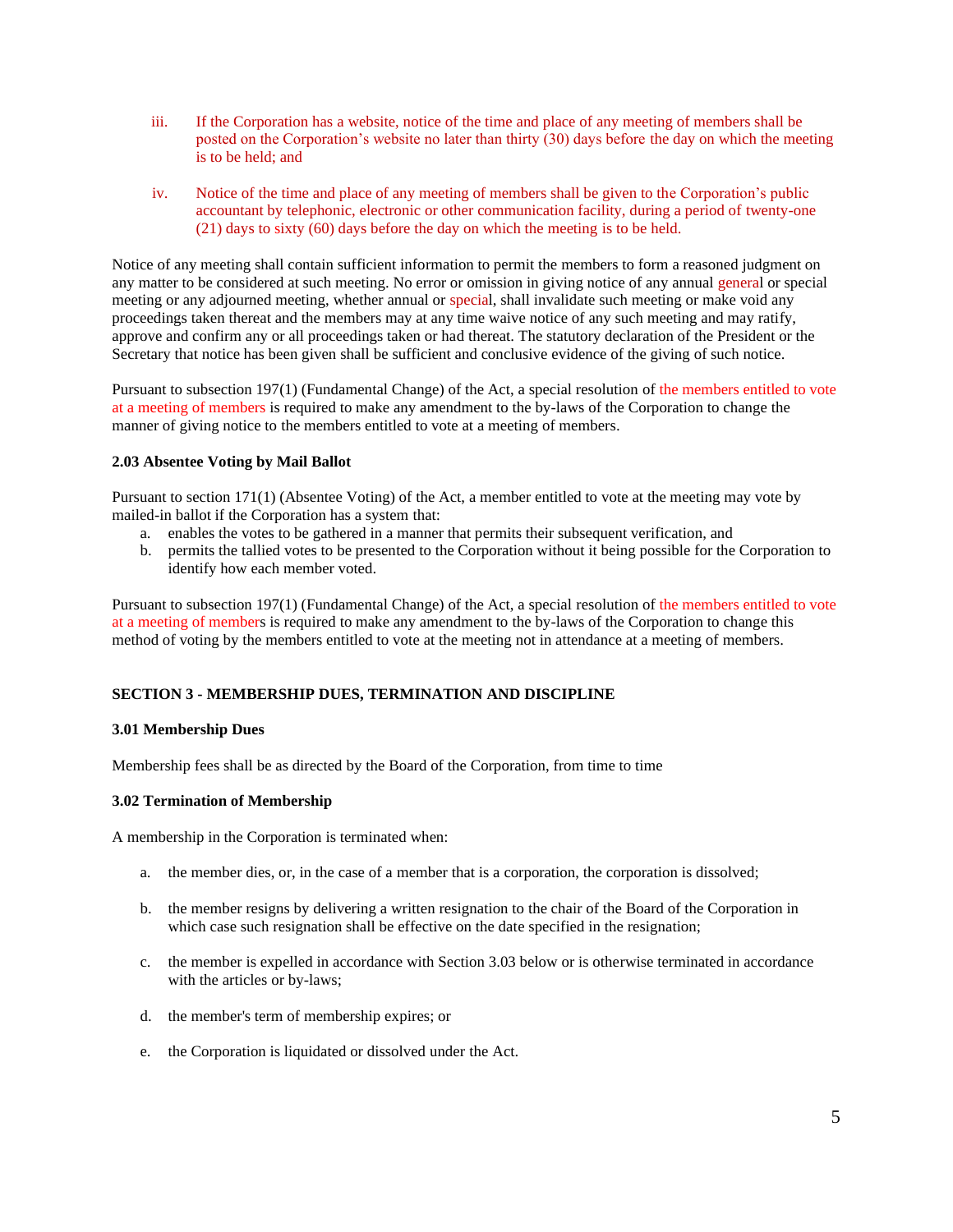Subject to the articles, upon any termination of membership, the rights of the member, including any rights in the property of the Corporation, automatically cease to exist.

## **3.03 Discipline of Members**

The Board shall have authority to suspend or expel any member from the Corporation for any one or more of the following grounds:

- a. violating any provision of the articles, by-laws, or written policies of the Corporation, including the Corporation's Code of Conduct;
- b. carrying out any conduct which may be detrimental to the Corporation as determined by the Board in its sole discretion; or
- **c.** for any other reason that the Board in its sole and absolute discretion considers to be reasonable, having regard to the purpose of the Corporation**.**

In the event that the Board determines that a member should be expelled or suspended from membership in the Corporation, the President, or such other officer as may be designated by the Board, shall provide twenty (20) days notice of suspension or expulsion to the member and shall provide reasons for the proposed suspension or expulsion. The member may make written submissions to the President, or such other officer as may be designated by the Board, in response to the notice received within such twenty (20) day period. In the event that no written submissions are received by the President, the President, or such other officer as may be designated by the Board, may proceed to notify the member that the member is suspended or expelled from membership in the Corporation. If written submissions are received in accordance with this section, the Board will consider such submissions in arriving at a final decision and shall notify the member concerning such final decision within a further twenty (20) days from the date of receipt of the submissions. The Board's decision shall be final and binding on the member, without any further right of appeal.

## **SECTION 4 - MEETINGS OF MEMBERS**

#### **4.01 General**

Meetings of the members shall be either an annual general meeting or a special meeting. The annual general meeting shall be held no later than six months after the preceding fiscal year-end of the Corporation. The annual general meeting or any special meeting of members shall be held at the head office of the Corporation or at any place in Canada and on such date as the Board may determine.

#### **4.02 Persons Entitled to be Present**

Regular Members, Associate Members, non-members, directors and the public accountant of the Corporation are entitled to be present at a meeting of members. However, only those members entitled to vote at the member's meeting according to the provisions of the Act, articles and by-laws are entitled to cast a vote at the meeting.

#### **4.03 Chair of the Meeting**

In the event that both the President and the Vice-president are absent, the members entitled to vote at the meeting who are present shall choose one of their number to chair the meeting.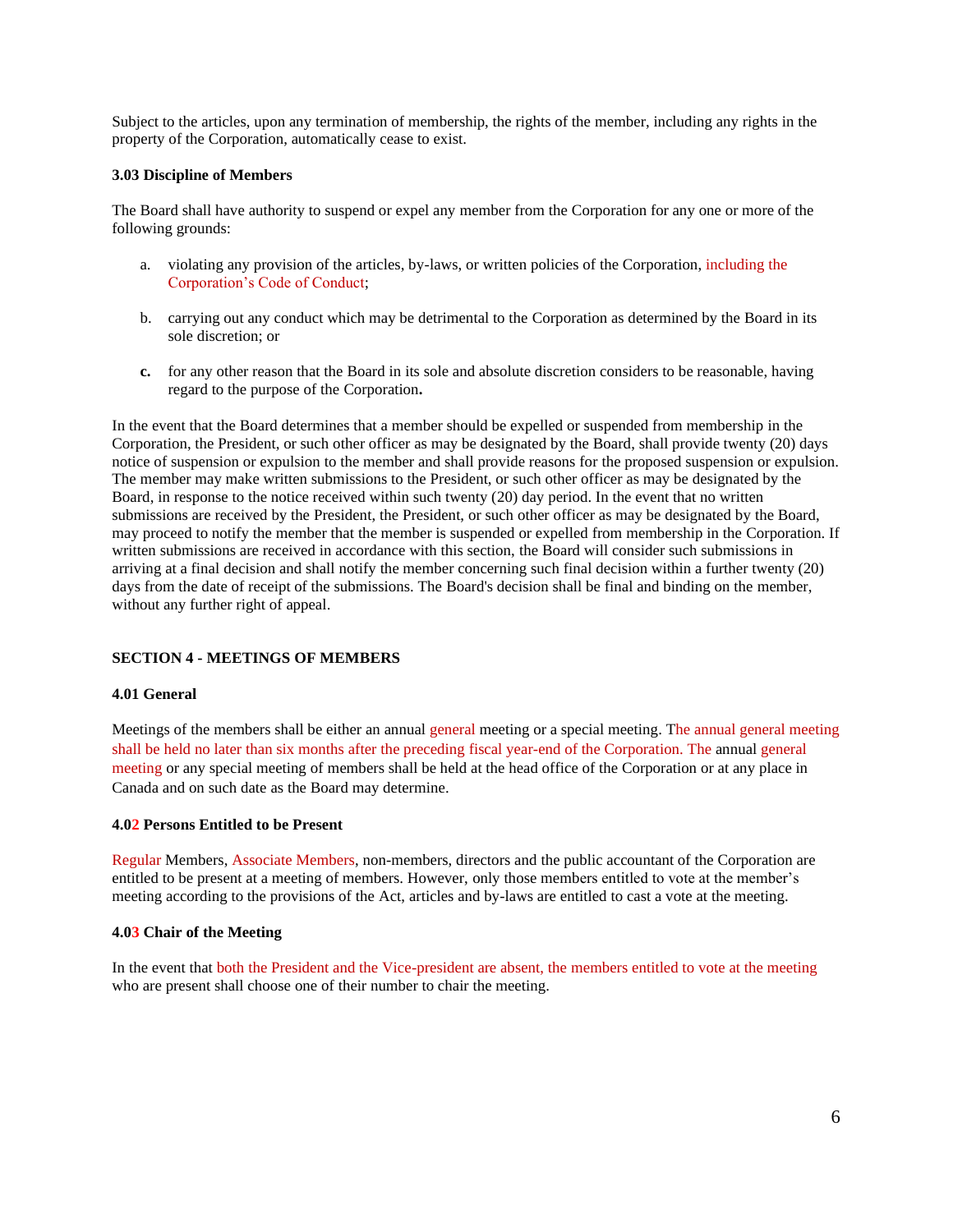#### **4.04 Quorum**

A quorum at any meeting of the members is 30 members of the Corporation who are entitled to vote at the meeting or 10% of all the members of the Corporation who are entitled to vote at the meeting, whichever is less. If a quorum is present at the opening of a meeting of members, the members present, who are entitled to vote, may proceed with the business of the meeting even if a quorum is not present throughout the meeting.

### **4.05 Votes to Govern**

At any meeting of members every question shall, unless otherwise provided by the articles or by-laws or by the Act, be determined by a majority of the votes cast on the question. The chair may only vote whenever his or her vote will make a difference in the result –that is, he or she can vote either to break or to cause a tie; or, in the case where a two-thirds vote is required, he or she can vote either to cause or to block the attainment of the necessary twothirds.

#### **SECTION 5 – DIRECTORS**

#### **5.01 Election and Term**

Directors shall be elected for a term of two (2) years by the Regular Members at the annual general meeting of the Members**.**

#### **5.02 Qualification to Serve**

A director must be a Regular Member of the Corporation except that no person shall be a director who has been found by a court in Canada or elsewhere to be mentally incompetent, or who has the status of bankrupt**.**

#### **5.03 Removal of Directors**

Subject to the Act, the Regular Members may by ordinary resolution passed at a special meeting of members remove any director from office. At the same meeting the Regular Members may by ordinary resolution elect a replacement director to serve the balance of the removed director's term of office. If the vacancy created by the removal of a director is not filled at the special meeting, it may be filled by the Board in accordance with section 5.05 of this bylaw.

#### **5.04 Vacancy in Office of Director**

The office of a director shall be automatically vacated if:

- a. the director dies;
- b. the director delivers a written notice of resignation to the Corporation;

c. the director ceases to be a Regular Member or otherwise ceases to be qualified to serve as a director under section 5.02 of this by-law; or

d. the director is removed from office by the members in accordance with section 5.03 of this by-law**.**

#### **5.05 Filling Vacancy in Office of Director**

A quorum of the Board may fill a vacancy in the Board if such vacancy results from an event described in paragraphs a. to c. in section 5.04 of this by-law or from an event described in paragraph d. of section 5.04 of this by-law if the Regular Members have not filled such vacancy. A person approved by the Board to fill a vacancy will hold office for the balance of the term vacated by his or her predecessor.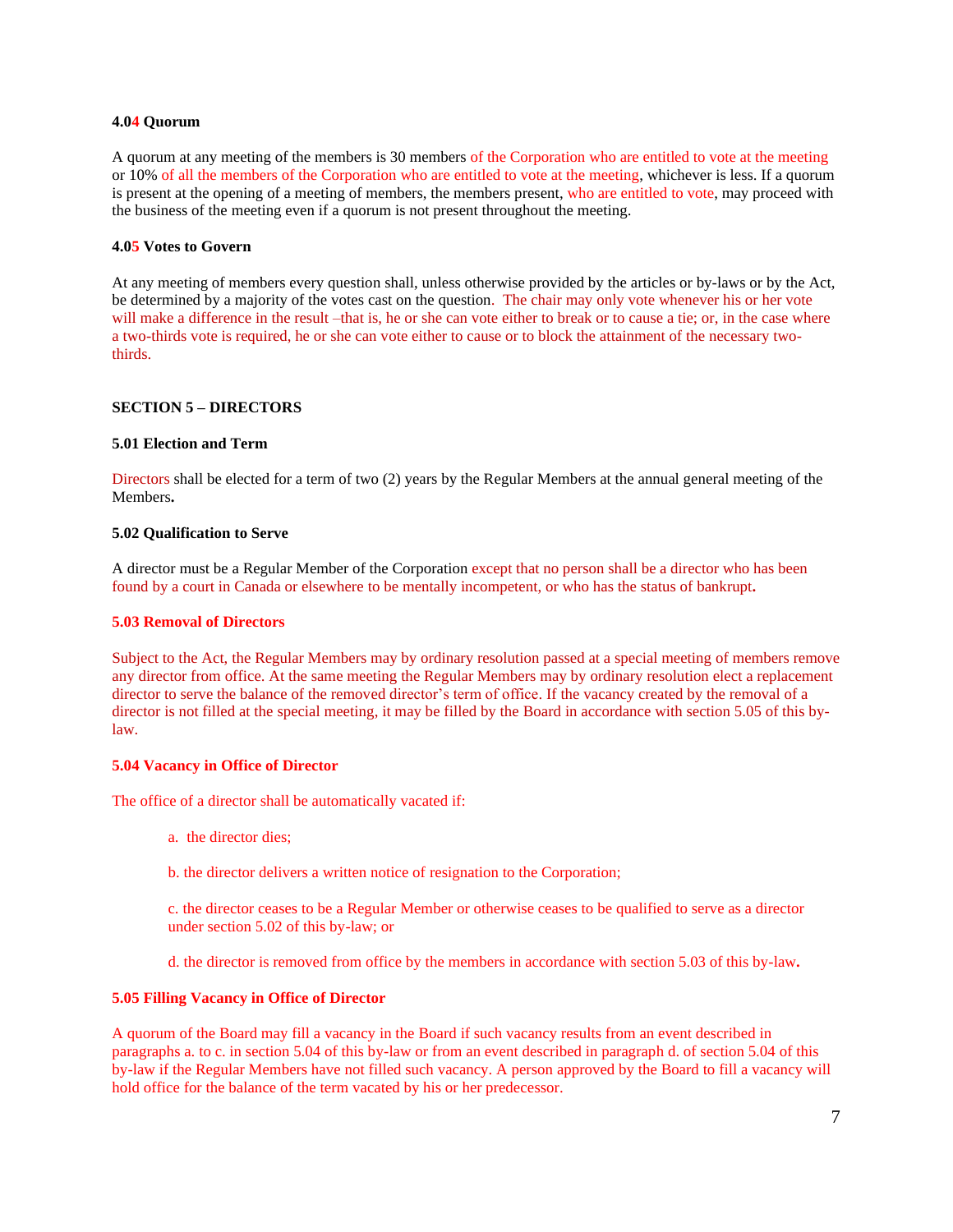#### **5.06 Appointment of Additional Directors**

Subject to the articles, the directors may appoint one or more additional directors who shall hold office for a term expiring not later than the close of the next annual meeting of members, but the total number of directors so appointed shall not exceed one-third (1/3) of the number of directors elected at the previous annual meeting of members.

#### **SECTION 6 - MEETINGS OF DIRECTORS**

#### **6.01 Calling of Meetings**

Meetings of the Board may be called by the President, the Vice-President or any two (2) directors at any time.

#### **6.02 Notice of Meeting of Directors**

Meetings of the Board may be held at any time and place to be determined by the Board, provided that, notice of the time and place of holding the meeting of the Board shall be given to every director in the manner set out in section 9.01 of this by-law not less than forty-eight (48) hours before the time the meeting is to be held. No notice of a meeting of the Board shall be required if all directors are present and waive notice, or if those absent have signified their consent to the meeting being held in their absence. A notice of meeting of the Board need not specify the purpose of or the business to be transacted at the meeting except where the subsection 136(3) of the Act requires such purpose or business to be specified, including any motion to:

- a. submit to the members any question or matter requiring the approval of members;
- b. fill a vacancy among the directors or in the office of public accountant or appoint additional directors;
- c. issue debt obligations except as authorized by the directors;
- d. approve any financial statements referred to in section 172 of the Act, including annual financial statements;
- e. adopt, amend or repeal by-laws; or
- f. establish contributions to be made, or dues to be paid by members.

## **6.03 Regular Meetings of Directors**

The Board may appoint a day or days in any month or months for regular meetings of the Board at a place and hour to be named. A copy of any resolution of the Board fixing the place and time of such regular meetings of the board shall be sent to each director forthwith after being passed, but no other notice shall be required for any such regular meeting except if subsection 136(3) of the Act requires the purpose thereof or the business to be transacted to be specified in the notice, including proposals described in paragraphs a. to f. in section 6.02 of this by-law**.**

#### **6.04 Quorum**

The quorum for the transaction of business at any meeting of the Board shall consist of a majority of the directors in office at the time of the meeting**.**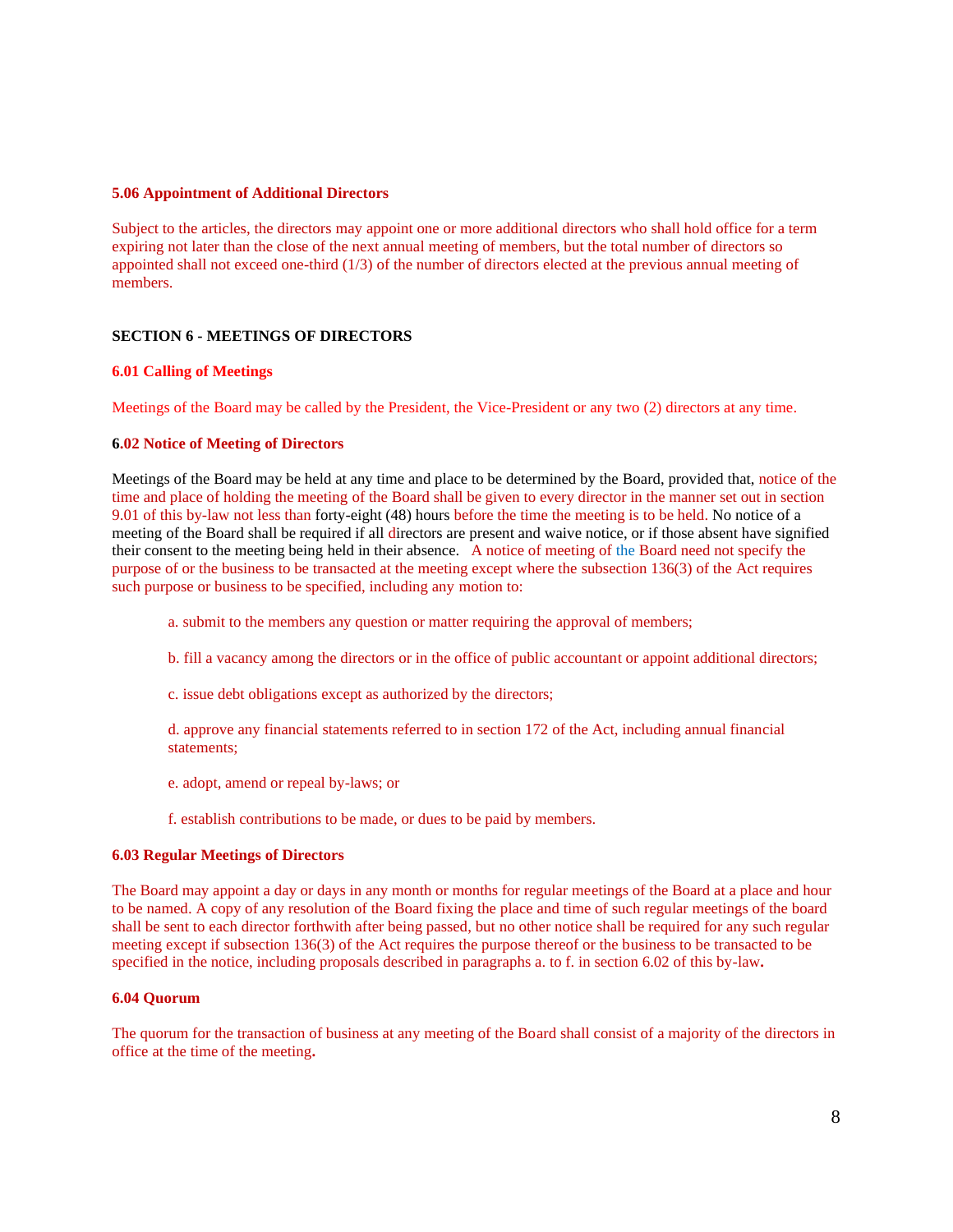#### **6.05 Votes to Govern**

At all meetings of the Board, every question shall be decided by a majority of the votes cast on the question**.** The chair may only vote whenever his or her vote will make a difference in the result –that is, he or she can vote either to break or to cause a tie; or, in the case where a two-thirds vote is required, he or she can vote either to cause or to block the attainment of the necessary two-thirds.

## **SECTION 7 – OFFICERS**

## **7.01 Description of Officers**

The officers of the Corporation must be directors of the Corporation and shall be a president (hereinafter referred to as the "President"), a vice-president (hereinafter referred to as the "Vice-President"), a secretary (hereinafter referred to as the "Secretary") and a treasurer (hereinafter referred to as the "Treasurer") and any such other officers as the Board may by resolution determine (herein referred to, individually, as an "Officer" and, collectively, as the "Officers"). Any two or more offices may be held by the same person.

## **7.02 Duties of Officers**

**(a) President.** The President shall, when present, preside at all meetings of the Board, of the members and of the Executive Committee. The President shall be the chief executive officer of the Corporation and shall perform all such duties as are customary for a chief executive officer of a Corporation similar in size and operation to the Corporation. He/she shall have the general and active management of the affairs of the Corporation. He/she shall see that all orders and resolutions of the Board are carried into effect and shall perform such other duties as may be determined by the Board from time to time.

**(b) Vice-President.** The Vice-President shall, in the absence or disability of the President, perform the duties and exercise the powers of the President and shall perform such other duties as may be determined by the Board from time to time.

**(c) Treasurer.** The Treasurer shall have the custody of the funds and securities of the Corporation and shall keep full and accurate accounts of all assets, liabilities, receipts and disbursements of the Corporation in the books belonging to the Corporation and shall deposit all monies, securities and other valuable effects in the name and to the credit of the Corporation in such chartered bank or trust company, or, in the case of securities, in such registered dealer in securities, as may be determined by the Board from time to time. He/she shall disburse the funds of the Corporation as may be directed by proper authority taking proper vouchers for such disbursements, and shall render to the President and Board at regular meetings of the Board, or whenever they may require it, an accounting of all the transactions and a statement of the financial position of the Corporation.

**(d) Secretary.** The Corporate Secretary shall carry on the affairs of the Corporation generally under the supervision of the Officers, and shall attend all meetings of the Board and be responsible for the recording of all votes and minutes of all proceedings in the books to be kept for that purpose. He/she shall give or cause to be given notice of all meetings of the Members and of the Board, and shall perform such other duties as may be specified by the Board or President, under whose joint supervision he/she shall be. He/she shall be custodian of the seal of the Corporation, which he/she shall deliver only when authorized by a resolution of the Board to do so and to such person or persons as may be named in such resolution. He/she shall also perform such other duties as may be determined by the Board from time to time.

## **7.03 Appointment**

The Officers shall be appointed from among the members of the Board by resolution of the Board at the first official meeting of the Board following the annual general meeting of the Members at which the directors are elected.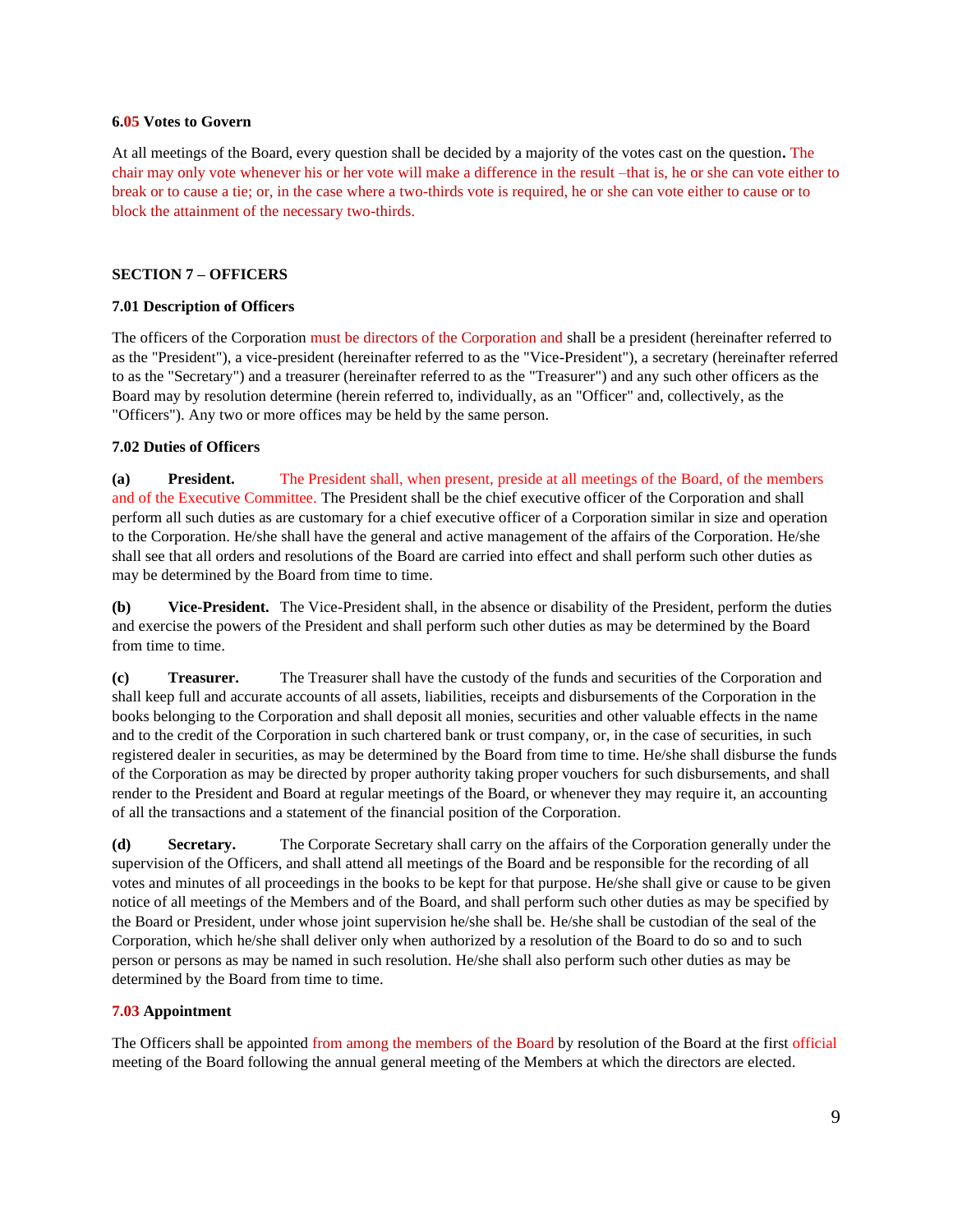## **7.04 Term of Officers**

Officers shall hold office for a term of two (2) years from the date of appointment.

#### **Restriction on terms of office of President and Vice-President to 2 consecutive 2 year terms was dropped.**

### **7.05 Removal**

In the absence of a written agreement to the contrary, the Board may remove by special resolution, whether for cause or without cause, any officer of the Corporation. Unless so removed, an officer shall hold office until the earlier of:

- a. the officer's successor being appointed,
- b. the officer's resignation,
- c. such officer ceasing to be a director, or
- d. such officer's death.

If the office of any officer of the Corporation shall be or become vacant, the directors may, by resolution, appoint a person to fill such vacancy.

## **SECTION 8 – EXECUTIVE COMMITTEE**

#### **8.01 Executive Committee**

There shall be an executive committee (the "Executive Committee") comprised of the President, the Vice-President, the Treasurer, the Secretary, the immediate Past President if the immediate Past President remains a member of the Board, or another Past President who is also a member of the Board and (2) two Members-at-Large of the Board. Subject to the provisions of the Act, and subject to the power of the Board to restrict the powers of the Executive Committee from time to time as the Board may determine, the Executive Committee:

**(i**) shall possess and may exercise, during intervals between meetings of the Board, all of the powers of the Board in the administration of the affairs of the Corporation other than the authority to take any action described in subsection 138(2) (Limits on Authority) of the Act, including those described in paragraphs a. to f. of section 6.02 of this by-law**;**

(ii) shall report all authorized actions taken in accordance with paragraph (i) of this section of this bylaw to the next meeting of the Board for approval. The Board shall have the right to reverse any decision made by the Executive Committee upon any issue by the process of a recorded vote of the Board;

**(**iii) may review plans and programs and may make recommendations to the Board on any relevant matters;

(iv) may study and recommend to the Board for approval, a detailed budget for capital and operating revenues and expenditures for the next financial period.

Executive Committee members shall receive no remuneration for serving as such, but shall be entitled to reasonable expenses incurred in the exercise of their duties. The Members of the Executive Committee shall be subject to removal by resolution of the Board at any time.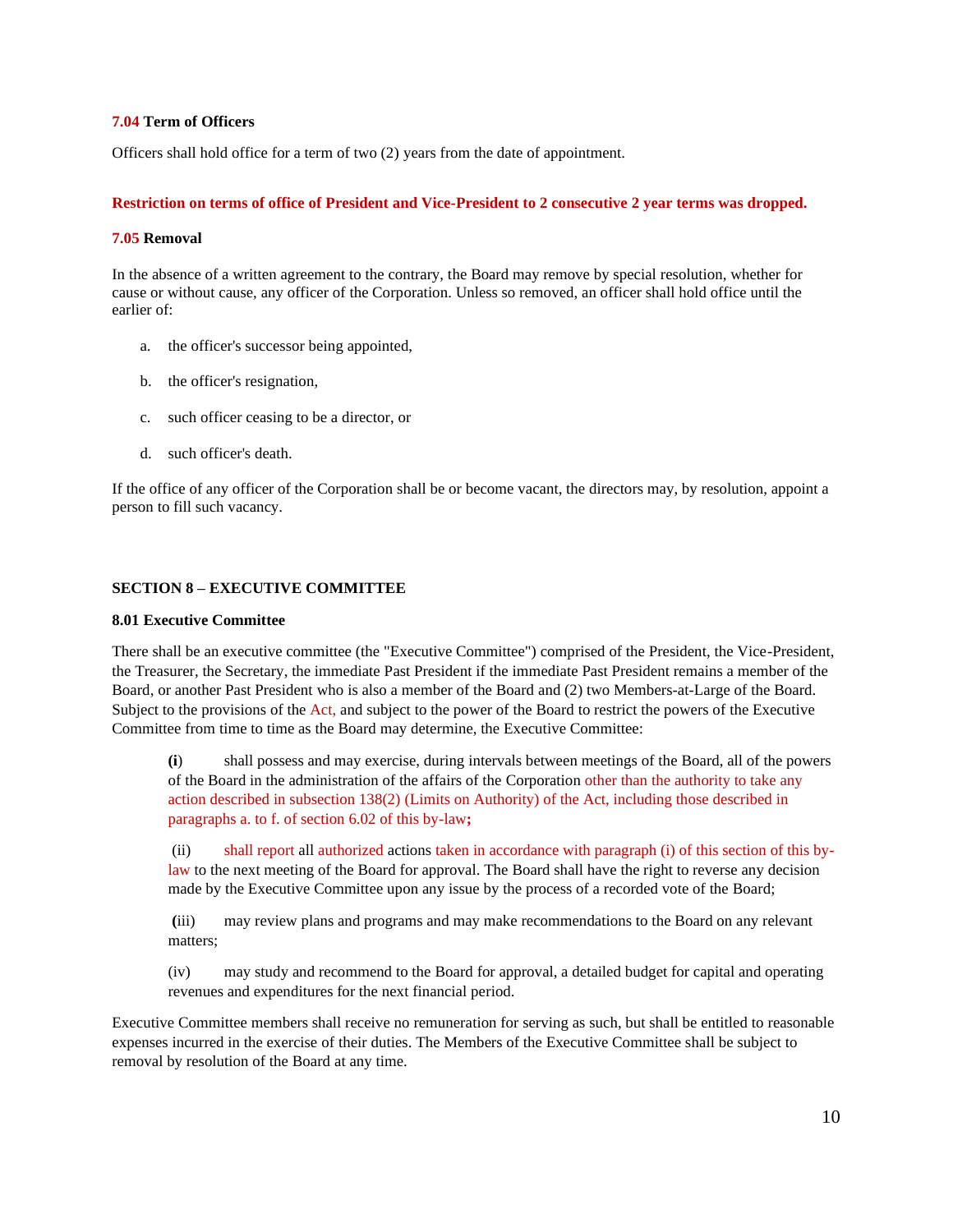#### **8.02 Notice of Meetings of Executive Committee**

Meetings of the Executive Committee may be held at any time and place to be determined by the members of the Executive Committee, provided that, notice of the time and place of holding the meeting of the Executive Committee shall be given to every member of the Committee in the manner set out in section 9.01 of this by-law not less than forty-eight (48) hours before the time the meeting is to be held.

No error or omission in giving notice of any meeting of the Executive Committee or any adjourned meeting of the Executive Committee shall invalidate such meeting or make void any proceedings taken thereat and any member thereof may at any time waive notice of any such meeting and may ratify, approve and confirm any or all proceedings taken or had thereat.

#### **8.03 Quorum**

The quorum for the transaction of business at any meeting of the Executive Committee shall consist of a majority of the members of the Executive Committee in office at the time of the meeting.

#### **8.04 Votes to Govern**

At all meetings of the Executive Committee, every question shall be decided by a majority of the votes cast on the question. The chair may only vote whenever his or her vote will make a difference in the result –that is, he or she can vote either to break or to cause a tie; or, in the case where a two-thirds vote is required, he or she can vote either to cause or to block the attainment of the necessary two-thirds.

## **SECTION 9 – NOTICES**

#### **9.01 Method of Giving Notices**

Any notice (which term includes any communication or document), other than a notice of a members meeting, to be given (which term includes sent, delivered or served) pursuant to the Act, the articles, the by-laws or otherwise to a member, director, officer or member of a committee of the Board or to the public accountant shall be sufficiently given:

- a. if delivered personally to the person to whom it is to be given or if delivered to such person's address as shown in the records of the Corporation; or
- b. if mailed to such person at such person's recorded address by prepaid ordinary or air mail; or
- c. if sent to such person by telephonic, electronic or other communication facility at such person's recorded address for that purpose; or
- d. if provided in the form of an electronic document in accordance with Part 17 of the Act.

A notice so delivered shall be deemed to have been given when it is delivered personally or to the recorded address as aforesaid; a notice so mailed shall be deemed to have been given when deposited in a post office or public letter box; and a notice so sent by any means of transmitted or recorded communication shall be deemed to have been given when dispatched or delivered to the appropriate communication company or agency or its representative for dispatch. The secretary may change or cause to be changed the recorded address of any member, director, officer, public accountant or member of a committee of the board in accordance with any information believed by the secretary to be reliable. The declaration by the secretary that notice has been given pursuant to this by-law shall be sufficient and conclusive evidence of the giving of such notice. The signature of any director or officer of the Corporation to any notice or other document to be given by the Corporation may be written, stamped, type-written or printed or partly written, stamped, type-written or printed.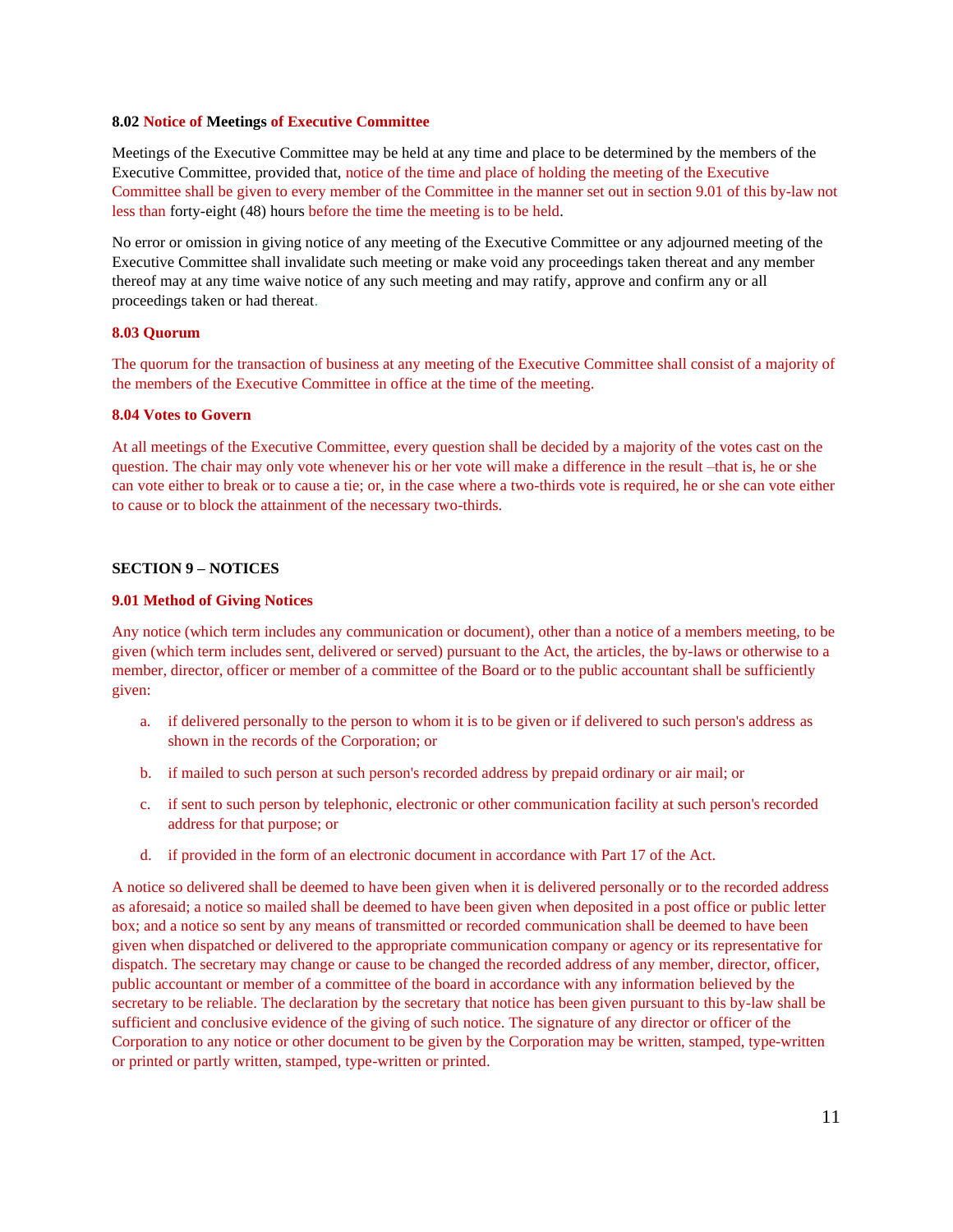#### **9.02 Invalidity of any provisions of this by-law**

The invalidity or unenforceability of any provision of this by-law shall not affect the validity or enforceability of the remaining provisions of this by-law.

#### **9.03 Omissions and Errors**

The accidental omission to give any notice to any member, director, officer, member of a committee of the Board or public accountant, or the non-receipt of any notice by any such person where the Corporation has provided notice in accordance with the by-laws or any error in any notice not affecting its substance shall not invalidate any action taken at any meeting to which the notice pertained or otherwise founded on such notice.

#### **SECTION 10 – INDEMNITY INSURANCE**

The Corporation is not in a financial position to indemnify a director. In addition, in this regard the Charities Accounting Act of Ontario prohibits a charity from indemnifying a director if such action renders the charity bankrupt. The Corporation must have and does have Directors and Officers Liability Insurance for this purpose. Therefore, the indemnity provision in the existing By-law was dropped and the insurance provision was retained as amended in section 10.01 Insurance.

#### **10.01 Insurance**

To protect directors and officers against liabilities incurred in the exercise of their duties honestly and in good faith with a view to the best interest of the Corporation, the Corporation shall, at all times, maintain in force such directors and officers liability insurance as may be approved by the Board.

#### **SECTION 11 – BY-LAW CHANGES**

#### **11.01 By-law Changes**

Subject to the articles, the Board may, by resolution, make, amend or repeal any by-laws that regulate the activities or affairs of the Corporation. Any such by-law, amendment or repeal shall be effective from the date of the resolution of directors until the next meeting of members where it may be confirmed, rejected or amended by the members by ordinary resolution. If the by-law, amendment or repeal is confirmed or confirmed as amended by the members it remains effective in the form in which it was confirmed. The by-law, amendment or repeal ceases to have effect if it is not submitted to the members at the next meeting of members or if it is rejected by the members at the meeting.

This section does not apply to a by-law that requires a special resolution of the members according to subsection 197(1) (Fundamental Change) of the Act because such by-law amendments or repeals are only effective when confirmed by members.